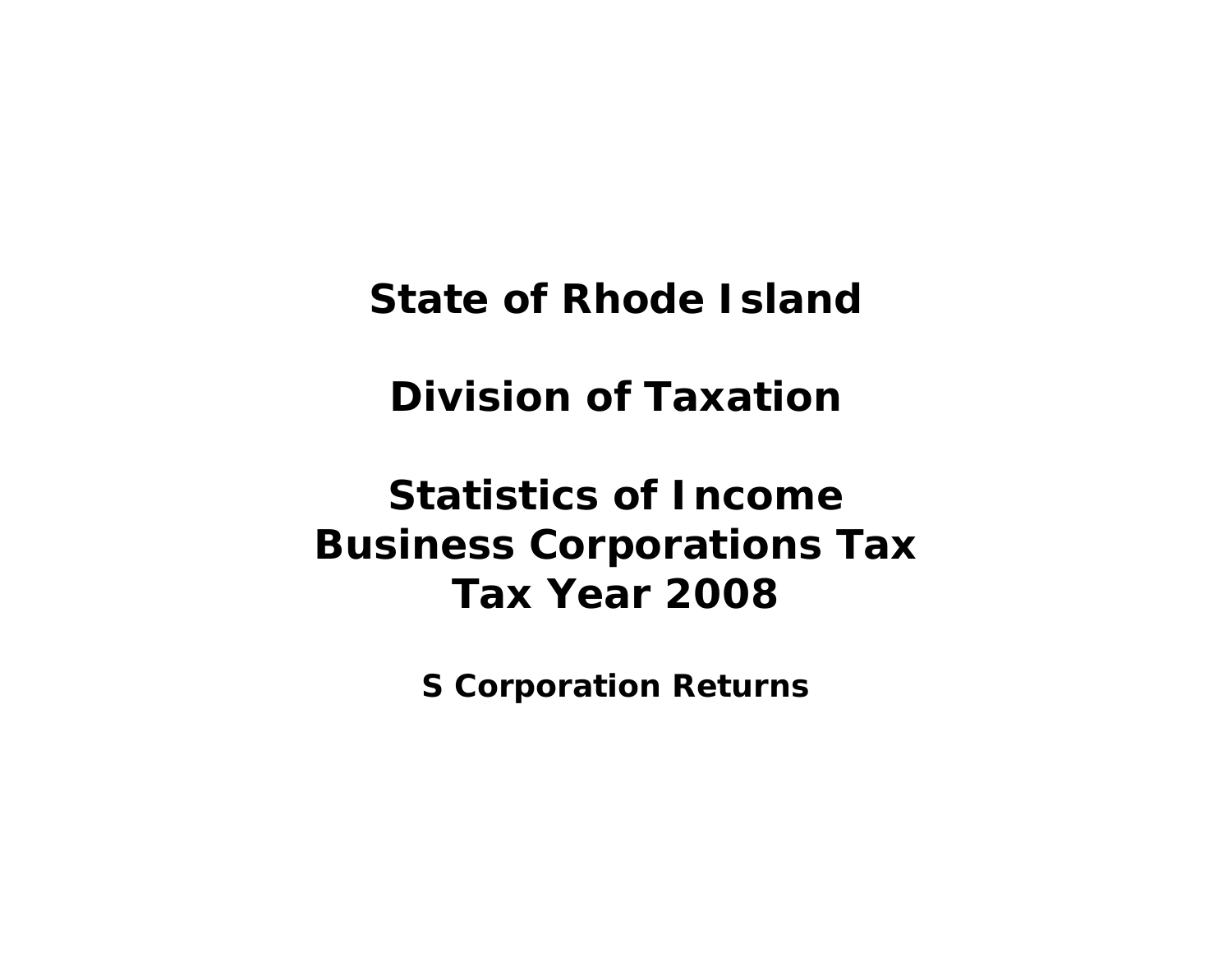| <b>Federal Taxable Income</b>  | <b>Number of Returns</b> | <b>Federal Taxable Income</b> | <b>Total Deductions</b> | <b>Total Additions</b> | <b>Adjusted Taxable Income</b> | <b>Net Tax Due</b> |
|--------------------------------|--------------------------|-------------------------------|-------------------------|------------------------|--------------------------------|--------------------|
| <b>All Returns</b>             | 26,934                   | \$10,784,619,331              | \$717,493,264           | \$2,646,001,306        | \$12,713,127,373               | \$14,135,051       |
| \$\$ Under \$0                 | 9,393                    | (\$19,390,627,017)            | \$63,592,575            | \$1,745,818,818        | (\$17,708,400,774)             | \$4,771,376        |
| \$0.00 to \$249,999            | 14,498                   | \$541,857,624                 | \$66,269,546            | \$66,107,896           | \$541,695,974                  | \$7,319,159        |
| \$250,000 to \$499,999         | 973                      | \$346,500,588                 | \$13,428,693            | \$38,429,292           | \$371,501,187                  | \$522,939          |
| \$500,000 to \$999,999         | 674                      | \$481,626,758                 | \$8,086,071             | \$39,527,216           | \$513,067,903                  | \$343,021          |
| \$1,000,000 to \$2,499,999     | 610                      | \$977,094,084                 | \$15,950,559            | \$79,161,039           | \$1,040,304,564                | \$583,727          |
| \$2,500,000 to \$4,999,999     | 287                      | \$1,002,137,012               | \$8,950,501             | \$68,216,779           | \$1,061,403,290                | \$165,957          |
| \$5,000,000 to \$7,499,999     | 127                      | \$781,387,837                 | \$10,431,721            | \$42,010,447           | \$812,966,563                  | \$70,444           |
| \$7,500,000 to \$9,999,999     | 67                       | \$578,911,176                 | \$1,889,595             | \$32,340,421           | \$609,362,002                  | \$33,870           |
| \$10,000,000 to \$24,999,999   | 159                      | \$2,451,395,680               | \$22,112,405            | \$101,011,406          | \$2,530,294,681                | \$128,819          |
| \$25,000,000 to \$49,999,999   | 70                       | \$2,393,559,253               | \$15,578,366            | \$123,373,817          | \$2,501,354,704                | \$36,856           |
| \$50,000,000 to \$74,999,999   | 25                       | \$1,523,114,972               | \$2,755,987             | \$29,089,038           | \$1,549,448,023                | \$81,155           |
| \$75,000,000 to \$99,999,999   |                          | \$1,436,527,275               | \$6,640,168             | \$131,370,609          | \$1,561,257,716                | \$38,556           |
| \$100,000,000 to \$199,999,999 |                          | \$2,450,206,799               | \$7,944,364             | \$42,670,777           | \$2,484,933,212                | \$29,661           |
| \$200,000,000 to \$499,999,999 |                          | \$3,648,209,052               | \$88,346,896            | \$79,219,598           | \$3,639,081,754                | \$5,500            |
| \$500,000,000 and over         |                          | \$11,562,718,238              | \$385,515,817           | \$27,654,153           | \$11,204,856,574               | \$4,011            |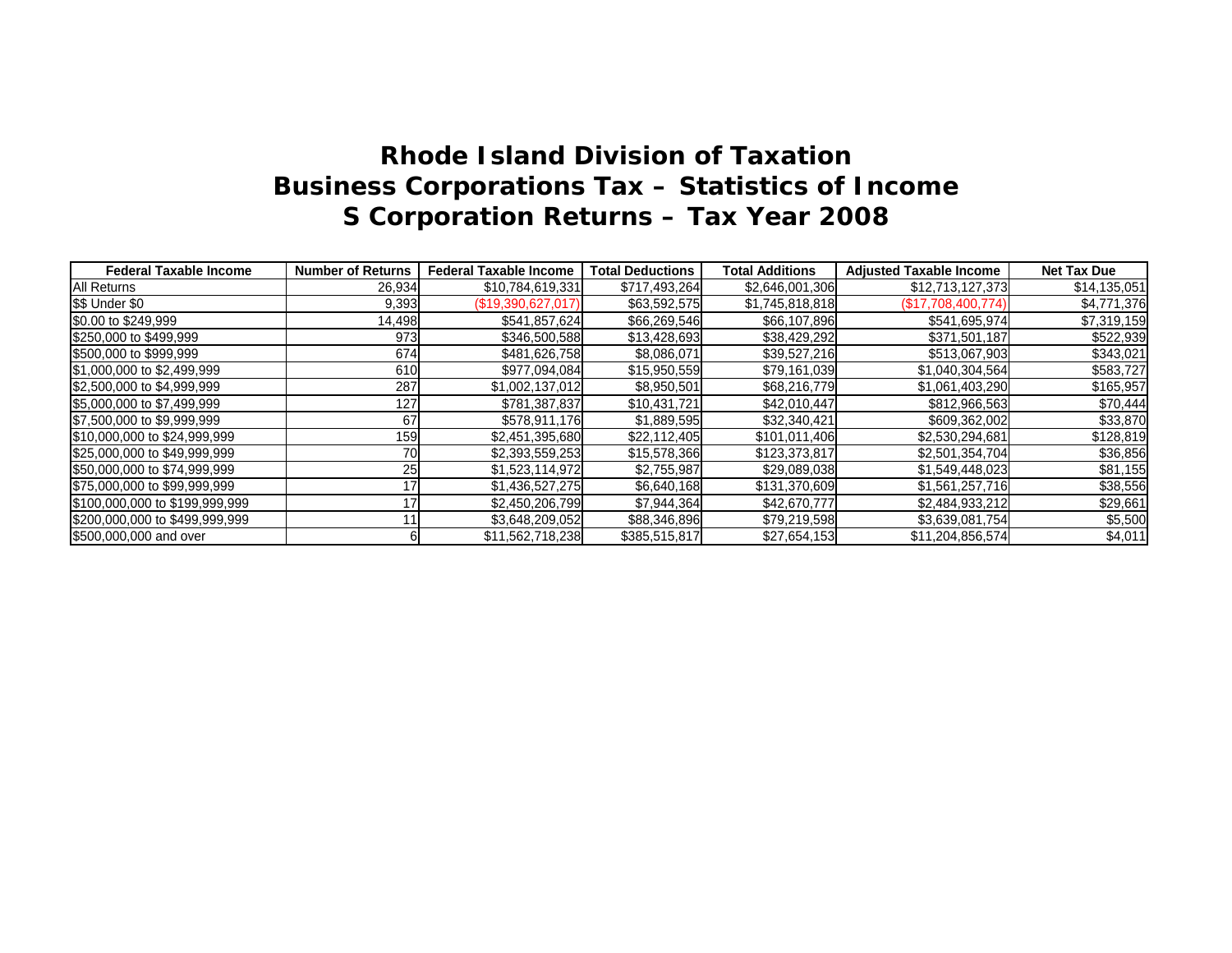#### **Deductions from Federal Taxable Income**

| <b>Federal Taxable Income</b>  | <b>Number of Returns</b> | <b>Bonus Depreciation</b> | <b>Amount</b> |
|--------------------------------|--------------------------|---------------------------|---------------|
|                                |                          | and Sec 179               |               |
| <b>All Returns</b>             | 26,934                   | 5,526                     | \$717,493,264 |
| \$\$ Under \$0                 | 9,393                    | 1,666                     | \$63,592,575  |
| \$0.00 to \$249,999            | 14,498                   | 2,652                     | \$66,269,546  |
| \$250,000 to \$499,999         | 973                      | 403                       | \$13,428,693  |
| \$500,000 to \$999,999         | 674                      | 265                       | \$8,086,071   |
| \$1,000,000 to \$2,499,999     | 610                      | 267                       | \$15,950,559  |
| \$2,500,000 to \$4,999,999     | 287                      | 118                       | \$8,950,501   |
| \$5,000,000 to \$7,499,999     | 127                      | 48                        | \$10,431,721  |
| \$7,500,000 to \$9,999,999     | 67                       | 24                        | \$1,889,595   |
| \$10,000,000 to \$24,999,999   | 159                      | 42                        | \$22,112,405  |
| \$25,000,000 to \$49,999,999   | 70                       | 18                        | \$15,578,366  |
| \$50,000,000 to \$74,999,999   | 25                       | 9                         | \$2,755,987   |
| \$75,000,000 to \$99,999,999   | 17                       |                           | \$6,640,168   |
| \$100,000,000 to \$199,999,999 | 17                       |                           | \$7,944,364   |
| \$200,000,000 to \$499,999,999 | 11                       | 5                         | \$88,346,896  |
| \$500,000,000 and over         | 6                        | 3                         | \$385,515,817 |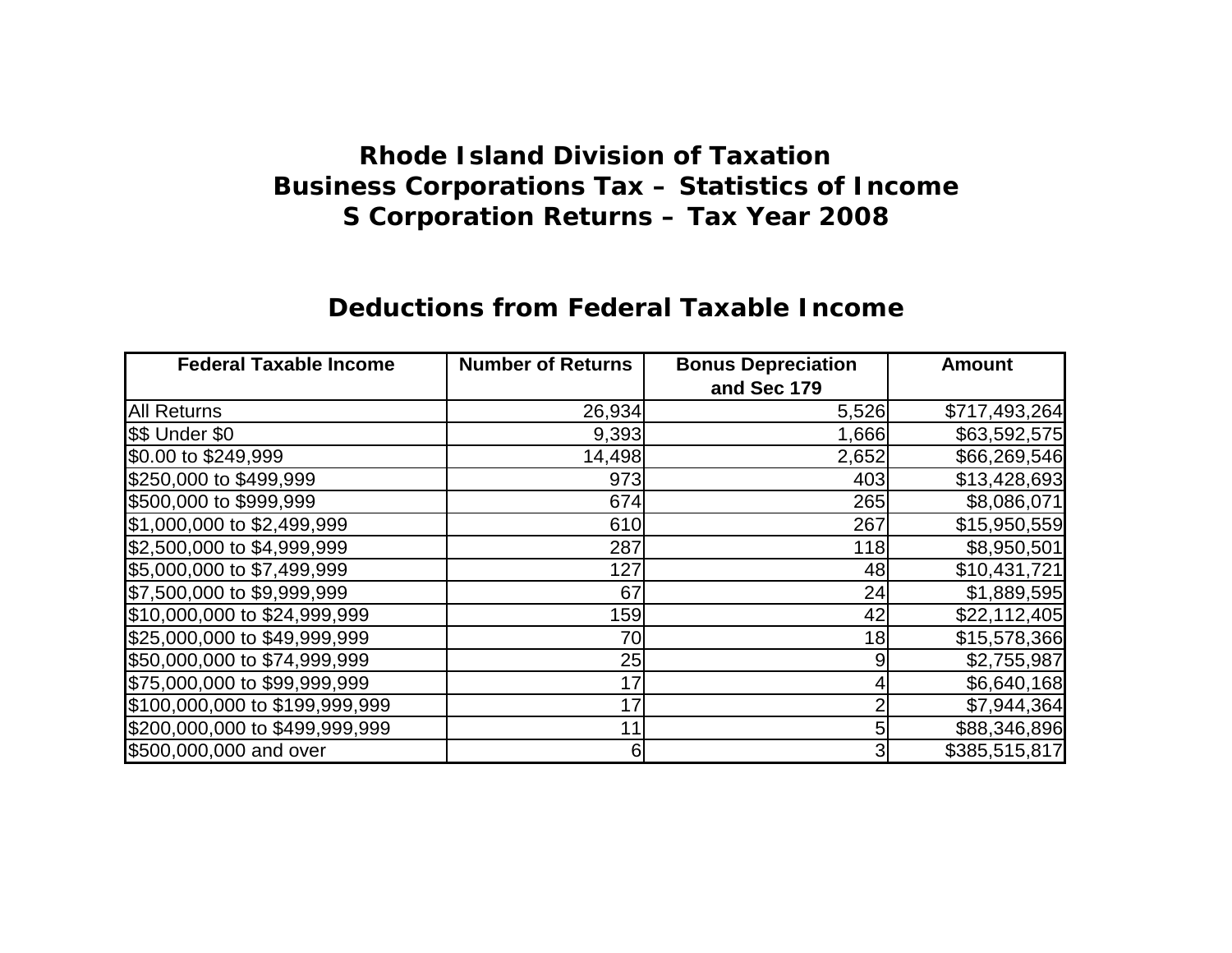#### **Additions to Federal Taxable Income**

| <b>Federal Taxable Income</b>  | <b>Number of Returns</b> | <b>Interest Income</b> | Amount        | Rhode Island           | Amount       | <b>Bonus Depreciation</b> | Amount          |
|--------------------------------|--------------------------|------------------------|---------------|------------------------|--------------|---------------------------|-----------------|
|                                |                          |                        |               | <b>Corporate Taxes</b> |              | and Sec 179               |                 |
|                                |                          |                        |               |                        |              |                           |                 |
| <b>All Returns</b>             | 26,934                   | 456                    | \$106,600,343 | 13,020                 | \$41,856,816 | 5,004                     | \$2,432,641,266 |
| \$\$ Under \$0                 | 9,393                    | 126                    | \$31,825,361  | 4,761                  | \$6,572,983  | 1,692                     | \$1,642,919,906 |
| \$0.00 to \$249,999            | 14,498                   | 78                     | \$2,803,141   | 6,725                  | \$4,507,514  | 1,852                     | \$58,501,887    |
| \$250,000 to \$499,999         | 973                      | 36                     | \$492,659     | 523                    | \$918,923    | 380                       | \$37,008,829    |
| \$500,000 to \$999,999         | 674                      | 43                     | \$1,233,714   | 321                    | \$939,275    | 292                       | \$37,217,627    |
| \$1,000,000 to \$2,499,999     | 610                      | 57                     | \$2,041,544   | 318                    | \$2,715,293  | 340                       | \$74,131,122    |
| \$2,500,000 to \$4,999,999     | 287                      | 38                     | \$4,994,401   | 147                    | \$2,174,389  | 164                       | \$62,351,659    |
| \$5,000,000 to \$7,499,999     | 127                      |                        | \$4,063,572   | 53                     | \$811,417    | 83                        | \$36,143,390    |
| \$7,500,000 to \$9,999,999     | 67                       |                        | \$1,789,328   | 30                     | \$1,160,287  | 37                        | \$29,390,806    |
| \$10,000,000 to \$24,999,999   | 159                      | 29                     | \$5,903,370   | 68                     | \$7,106,561  | 85                        | \$88,001,475    |
| \$25,000,000 to \$49,999,999   | 70                       |                        | \$11,151,357  | 29                     | \$2,246,213  | 38                        | \$109,976,247   |
| \$50,000,000 to \$74,999,999   | 25                       |                        | \$11,313,069  |                        | \$1,833,353  |                           | \$15,942,616    |
| \$75,000,000 to \$99,999,999   |                          |                        | \$6,036,392   |                        | \$2,820,900  | 13                        | \$122,513,317   |
| \$100,000,000 to \$199,999,999 |                          |                        | \$11,972,322  |                        | \$4,610,653  |                           | \$26,087,802    |
| \$200,000,000 to \$499,999,999 |                          |                        | \$2,305,771   |                        | \$3,436,755  |                           | \$73,477,072    |
| \$500,000,000 and over         |                          |                        | \$8,674,342   |                        | \$2,300      |                           | \$18,977,511    |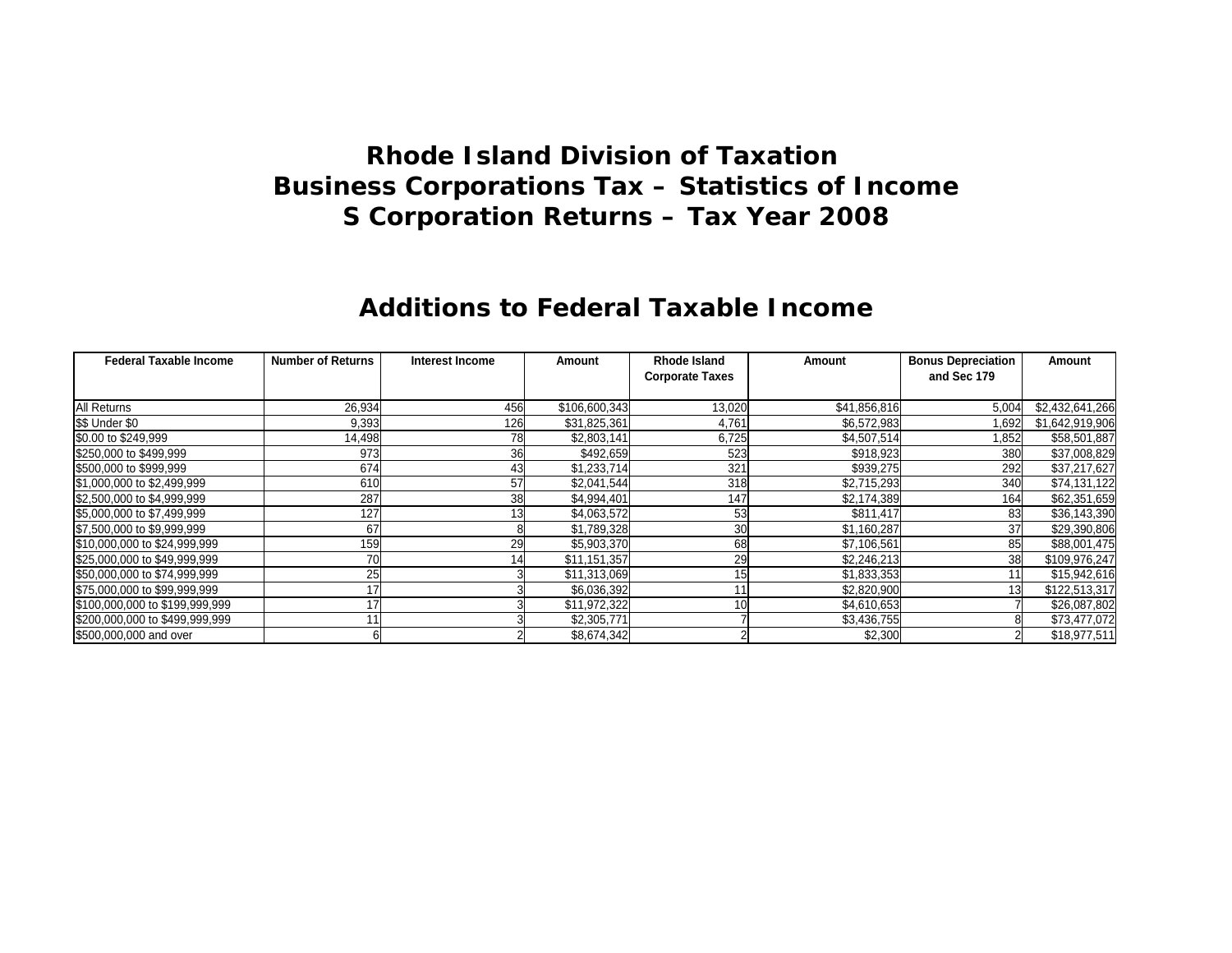#### **Credits**

| <b>Federal Taxable Income</b>  | <b>Number of Returns</b> | <b>Investment</b> | <b>Amount</b> |
|--------------------------------|--------------------------|-------------------|---------------|
|                                |                          | Tax               |               |
| <b>All Returns</b>             | 26,934                   | 58                | \$964,795     |
| \$\$ Under \$0                 | 9,393                    | 19                | \$253,153     |
| \$0.00 to \$249,999            | 14,498                   | 9                 | \$23,270      |
| \$250,000 to \$499,999         | 973                      |                   | \$78,923      |
| \$500,000 to \$999,999         | 674                      | 8                 | \$212,115     |
| \$1,000,000 to \$2,499,999     | 610                      | 5                 | \$315,972     |
| \$2,500,000 to \$4,999,999     | 287                      |                   | \$57,032      |
| \$5,000,000 to \$7,499,999     | 127                      |                   | \$21,530      |
| \$7,500,000 to \$9,999,999     | 67                       |                   | \$2,800       |
| \$10,000,000 to \$24,999,999   | 159                      |                   | \$0           |
| \$25,000,000 to \$49,999,999   | 70                       |                   | \$0           |
| \$50,000,000 to \$74,999,999   | 25                       | 0                 | \$0           |
| \$75,000,000 to \$99,999,999   | 17                       | 0                 | \$0           |
| \$100,000,000 to \$199,999,999 | 17                       |                   | \$0           |
| \$200,000,000 to \$499,999,999 | 11                       |                   | \$0           |
| \$500,000,000 and over         | 6                        |                   | \$0           |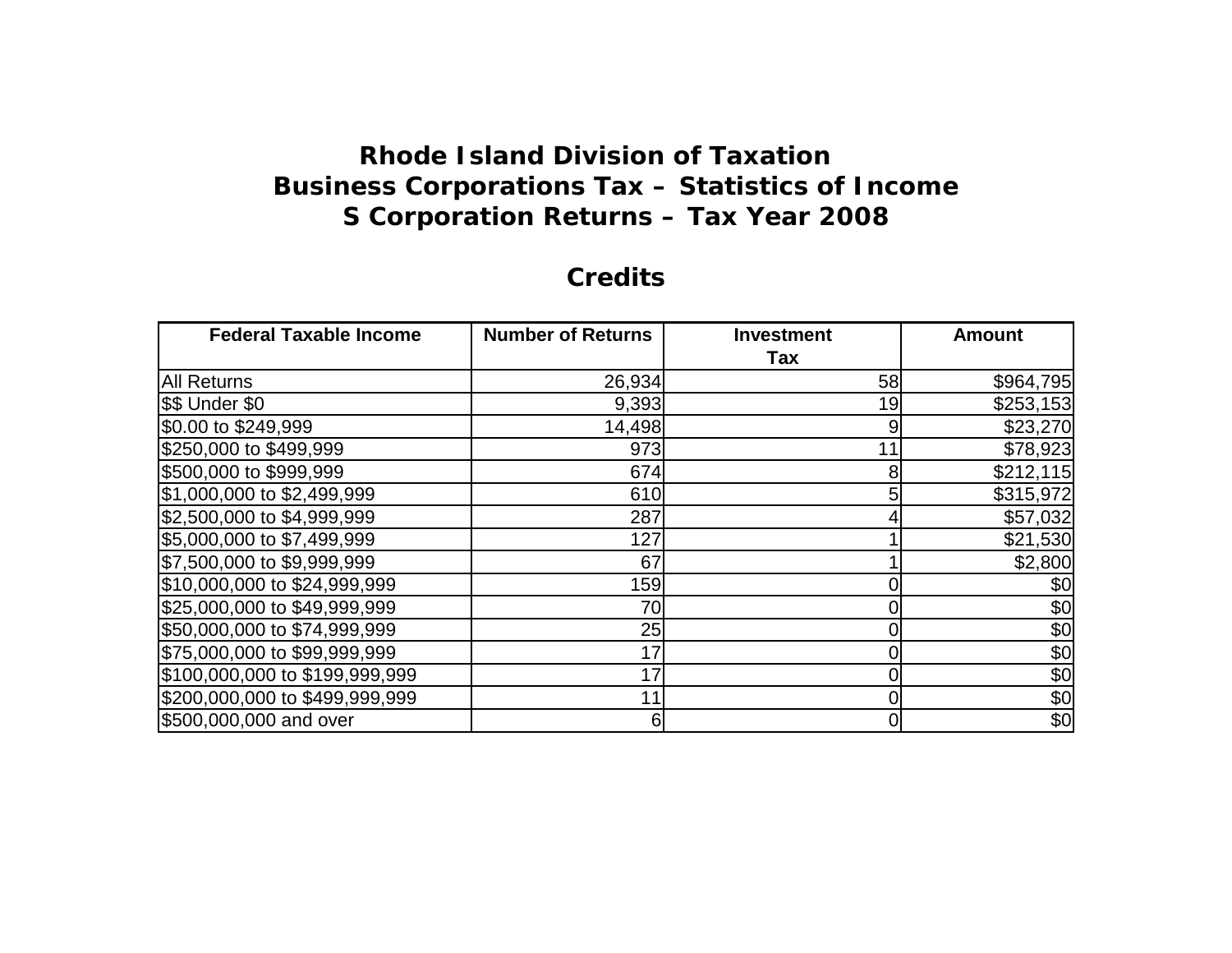#### **Minimum Filers – Total Gross Receipts**

| <b>Total Gross Receipts</b> | <b>Number of Returns</b> |
|-----------------------------|--------------------------|
| <b>All Returns</b>          | 26,806                   |
| <b>Under \$25,000</b>       | 8,619                    |
| \$25,000 to \$99,999        | 2,816                    |
| \$100,000 to \$249,999      | 3,321                    |
| \$250,000 to \$499,999      | 2,671                    |
| \$500,000 to \$999,999      | 2,491                    |
| \$1,000,000 to \$2,499,999  | 2,275                    |
| \$2,500,000 to \$4,999,999  | 1,261                    |
| \$5,000,000 to \$9,999,999  | 1,004                    |
| \$10,000,000 and over       | 2,348                    |